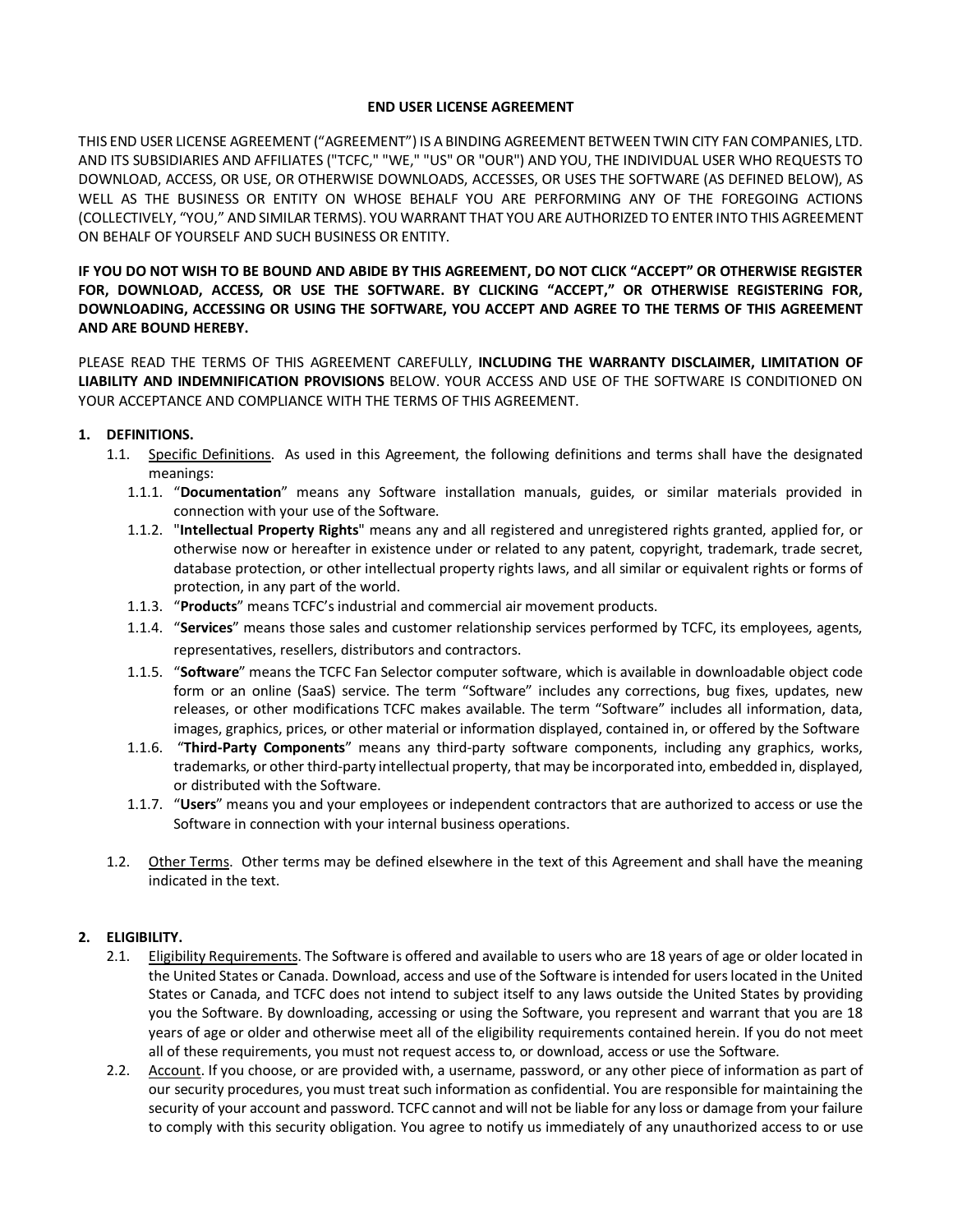of your username or password or any other breach of security. From time to time, TCFC may find it necessary to access your account. For instance, TCFC may access your account for support, maintenance or security-related reasons. In such event, TCFC will, if possible, provide you notice of its intent to do so. Regardless of whether such notice is provided, you acknowledge and consent to such access. We also have the right to disable any username, password, or other identifier, whether chosen by you or provided by us, at any time if, in our opinion, you have violated any provision of this Agreement.

# **3. SOFTWARE LICENSE.**

- 3.1. Grant of License. TCFC offers the Software the for the specific purpose of allowing customers or potential customers to review its Products. Subject to your compliance with and in accordance with the terms of this Agreement, TCFC grants you for the duration of the Term, a limited, non-exclusive, non-transferable, nonsublicensable, worldwide license to (i) in the case of the object code version of the Software, download one copy of the Software on one device owned, leased or controlled by you, or in the case of the online version of the Software, access the Software via the website provided by TCFC; (ii) use the Software in accordance with the Documentation for the purposes of accessing TCFC's Product catalog, including possible Product customizations, configurations, or designs, and (iii) use the Documentation solely in connection with such use of the Software. You may only use the Software in the form provided to you and all use must be solely for your internal business use. You may make a reasonable number of copies of the Documentation for training or installation purposes, provided that you must reproduce all copyright and other proprietary notices in such copies. Any and all copies of the Documentation will be the exclusive property of TCFC. This is the sole license granted to you with respect to the Software; no other licenses are granted or implied by this Agreement. All rights not expressly granted to you are reserved by TCFC.
- 3.2. Restrictions. Except as otherwise set forth herein, you may not directly or indirectly, or permit any third party to, (i) use the Software except as permitted in this Agreement; (ii) develop or create any products or services which are derived from or based upon the Software, or any of its codes, features, functions, algorithms, structures or sequences, or derived from or based on any Third-Party Components, TCFC Confidential Information, or any intermediate data output from the Software, including but not limited to data relating to the Products; (iii) make copies of the Software, or relocate the Software; (iv) translate, modify, reverse engineer, decompile or disassemble the Software or Documentation; (v) export, rent, lease, assign, enter any timeshare or subscription service or operate the Software as a "service bureau" for the benefit of others; (vi) remove, obliterate, alter or obscure the copyright and trademark notices and serial numbers that appear on or during the use of the Software or Documentation; (vii) use the Software to perform research outside the context of a potential Product purchase, (viii) use the Software or any information contained or presented by the Software for purposes of competitive analysis of the Software, the development of a competing software product or service, or competing Product, or any other purpose that is to TCFC's commercial disadvantage.; (ix) disclose to any other party any part of or any information relating to the Software, or permit access to the Software except by Users; or (x) use the Software in any unlawful or fraudulent manner, including in violation of any applicable laws, rules or regulations or in violation of any proprietary or intellectual property right of any person. These limitations will survive termination of this Agreement for any reason and shall apply to any TCFC software that is the subject of, or part of, any prior agreement(s) between the parties and/or their predecessors. Specifically, and without limiting the generality of the foregoing, you are responsible and liable for all actions and failures to take required actions with respect to the Software and Documentation by Users or by any other person to whom you or a User may provide access to or use of the Software and/or Documentation, whether such access or use is permitted by or in violation of this Agreement.
- 3.3. Your obligations. You must use the Software solely in compliance with TCFC's Documentation, including documented operating instructions and protocols, and maintain compatible infrastructure, networks, and computer platforms to utilize the Software as specified by TCFC in writing from time to time, including replacing hardware or operating systems if such hardware or operating systems become obsolete. You must limit access and use of the Software to trained Users with proper user credentials, and employ reasonable safeguards against viruses, malware and other security threats on machines that have access to the Software. The Software may contain technological copy protection or other security features designed to prevent unauthorized use of the Software, including features to protect against any use of the Software that is prohibited under this Agreement. You shall not, and shall not attempt to, remove, disable, circumvent, or otherwise create or implement any workaround to, any such copy protection or security features.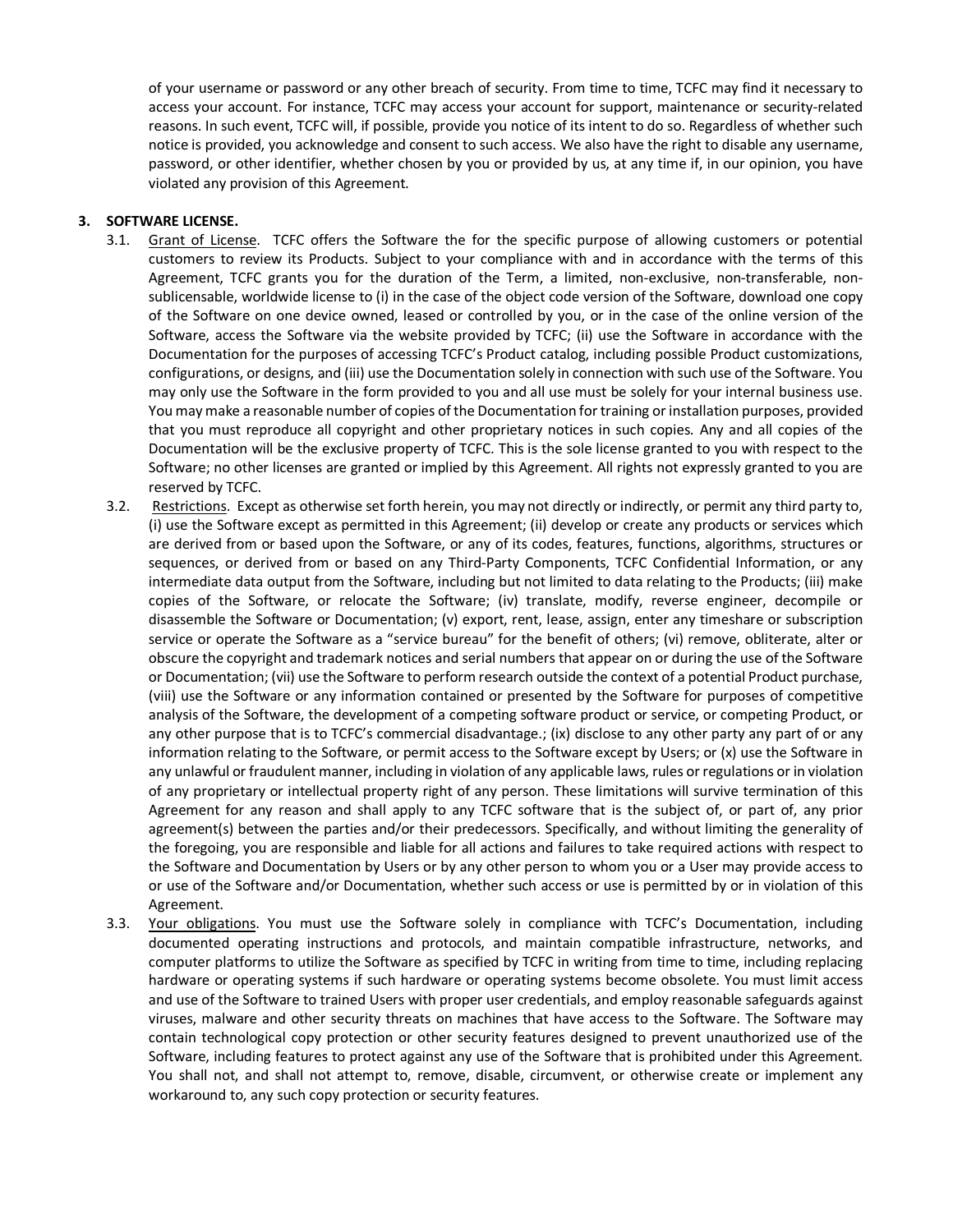# 4. **SERVICES; PRODUCTS**.

- 4.1. General. By requesting access to the Software and by downloading, accessing or using the Software, you consent to TCFC providing the Services and agree that TCFC (including its resellers, distributors and authorized representatives) may use your personal information to communicate with you regarding any inquiries, communications, requests for quotations, or other request TCFC provide the Services, including through your use of the Software.
- 4.2. Products. Prices and availability of Products are subject to change without notice. TCFC strives for accuracy, to the extent it controls, processes, or displays the Products, in all item descriptions, photographs images, compatibility references, detailed specifications, pricing, links and any other product-related information contained herein or referenced in the Software. Due to system, typographical, informational, technical, human and other error, TCFC cannot and does not guarantee that all information, including descriptions, photographs images, compatibility references, detailed specifications, pricing, links, availability and any other Product-related information listed is accurate, complete or current, nor does TCFC assume responsibility for these errors. TCFC reserves the right at any time and without notice to update product information and to correct or remove product-related errors, inaccuracies, or omissions. TCFC shall at its sole discretion have the right at any time to refuse or cancel any order for a Product whose listing in the Software contained erroneous information, including but not limited to incorrect pricing. TCFC is not responsible for changes or variations in product specifications or physical appearance. Unfortunately, there are varying determinates which, although infrequent, could cause the information in the Software to become outdated without our immediate knowledge. This includes but is not limited to new versions or revisions, color deviations, retail package alterations and other variations. TCFC will not be held responsible for Product revision changes.

## **5. DELIVERY; HARDWARE; THIRD-PARTY COMPONENTS.**

- 5.1. Delivery. The Software may be delivered in a format that allows you to download and install the Software on your personal device, or the Software may be delivered to you in an online, software-as-a-service format. You are responsible for complying with all directions, installation requirements, system requirements and other installation information provided to you in connection with the Software, including as part of the Documentation.
- 5.2. Hardware. TCFC is not responsible for providing any hardware or firmware to you in connection with the Software. It is your responsibility to obtain and configure any hardware or firmware required to execute the Software.
- 5.3. Third-Party Components. The Third-Party Components may be provided to you under license terms that are in addition to and/or different from those contained in this Agreement ("Third-Party Licenses"). You are bound by and shall comply with all Third-Party Licenses that are presented to you whether through a hyperlink or any list of materials supplied with the Software. Any breach by you or any of your Users of any Third-Party License also constitutes a breach of this Agreement.
- 5.4. Maintenance. TCFC is under no obligation to maintain or support the Software or provide you any technical support. The Software is offered as a free service to assist with your inquiry and purchase of the Products. TCFC reserves the right at any time and from time to time to modify or discontinue, temporarily or permanently, the Software or Services (or any part thereof) with or without notice. TCFC may from time to time in its sole discretion develop and provide software updates, which may include upgrades, bug fixes, patches and other error corrections and/or new features (collectively, including related documentation, "Updates"). Updates may also modify or delete in their entirety certain features and functionality. You agree that we have no obligation to provide any Updates or to continue to provide or enable any particular features or functionality. TCFC makes no commitment regarding the availability of the Software and the availability of the Software is subject to change in TCFC's sole discretion.
- 6. **PROPRIETARY RIGHTS.** As between TCFC and you, you acknowledge and agree that TCFC owns all right, title and interest, including all Intellectual Property Rights, in and to the Software and Documentation, and, with respect to Third-Party Components, the applicable third-party owns all right, title and interest, including all Intellectual Property Rights, in and to the Third-Party Components. TCFC names and logos and all related product and service names, design marks and slogans are the trademarks or service marks of TCFC. All rights reserved. You are not authorized to use any TCFC name or mark in any advertisement, publicity or in any other commercial manner without prior written consent of TCFC. All other trademarks, trade dress, images, photographs and other works appearing in connection with the Software are the property of their respective owners. The entire contents and design of the Software and Documentation are protected by U.S. and international copyright law. All rights regarding the Software, Documentation and materials contained in the foregoing are either owned by TCFC, are licensed to it, or are used with permission. TCFC and its licensors, vendors or other service providers retain and reserve all proprietary rights to the contents of the Software, Documentation and related materials.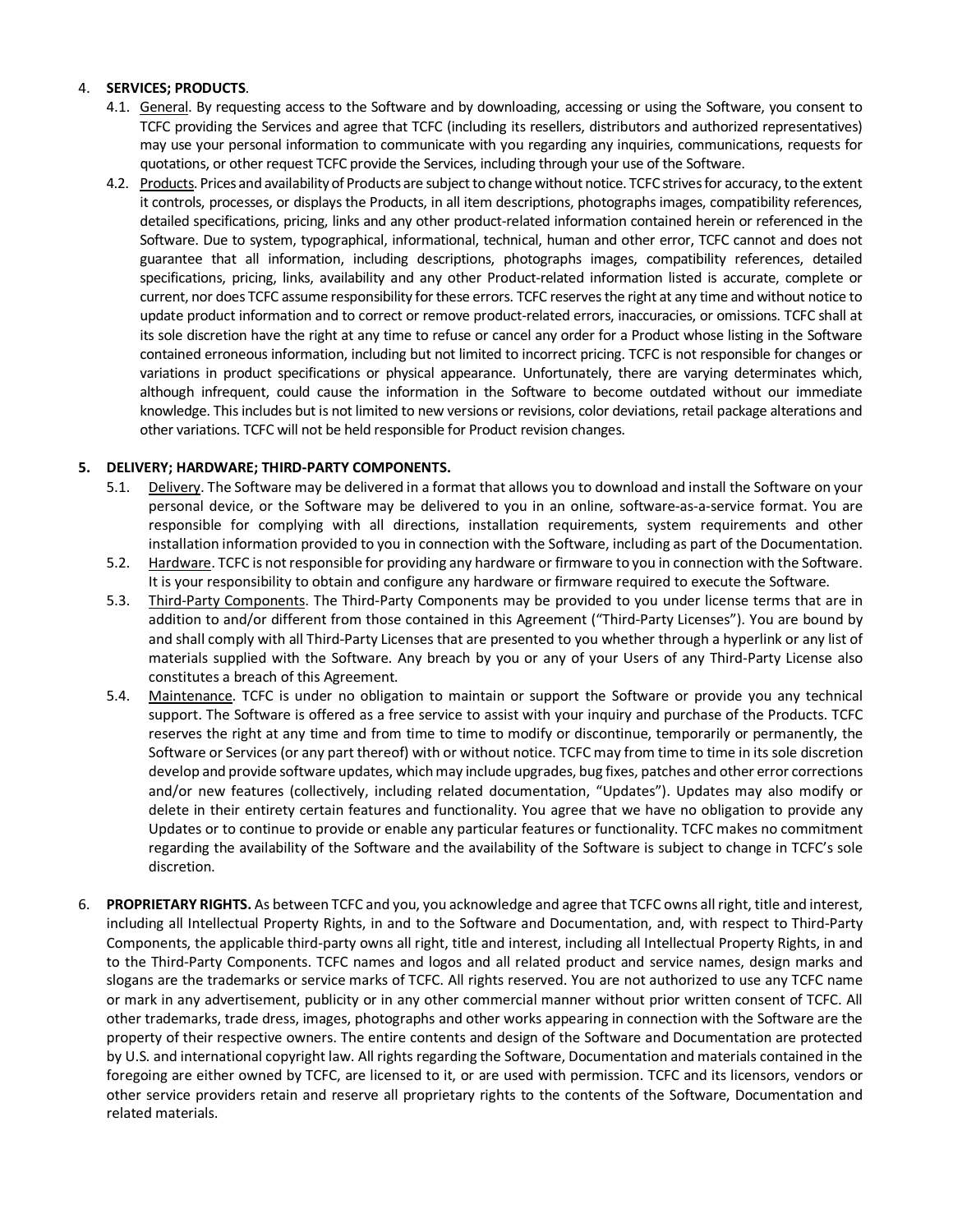# **7. CONFIDENTIAL INFORMATION; DATA.**

- 7.1. Confidential Information. In the course of performing under this Agreement, you may receive, be exposed to or acquire confidential and/or proprietary information of TCFC ("Confidential Information"). The Software, Documentation, all information about the Products and terms of this Agreement are deemed Confidential Information of TCFC. You agree to take reasonable steps to protect the TCFC's Confidential Information, including not disclosing it to third parties except as otherwise permitted by this Agreement or using TCFC's Confidential Information for any purpose other than as authorized by this Agreement. You will not be obligated to keep confidential any information of TCFC that is or becomes publicly available without breach of this Agreement, is already known or is independently developed by you outside the scope of this Agreement or is rightfully obtained by you from a third party with no obligation to TCFC.
- 7.2. Personal Information. You agree all information, including any personally identifiable information, you provide in connection with registering for, or downloading, accessing, or using the Software*,* or that you otherwise submit to TCFC in connection with the Software or Services, is governed by the Fan Selector Privacy Policy, which can be accessed *[here](https://www.aerovent.com/wp-content/uploads/sites/2/2021/12/Fan-Selector-Software-Privacy-Policy.pdf)*, and may be additionally presented at the time you request to download, access and use the Software. You consent to all actions TCFC takes with respect to your information consistent with the Fan Selector Privacy Policy, which is incorporated herein by reference. Where it is reasonable to do so, or permitted by law, TCFC may rely on implied consent.
- 7.3. Usage Data. You agree TCFC may collect, use and disclose data derived from your registration, download, access or use of the Software or Services for any lawful purpose, provided such data is aggregated or de-identified in a way that the data cannot reasonably identify, relate to, describe, be capable of being associated with, or be linked, directly or indirectly, to you (collectively, "Usage Data"). TCFC solely and exclusively owns all rights to such Usage Data.
- 7.4. Feedback. You have no obligation to provide TCFC with ideas, suggestions, or proposals ("Feedback"). However, if you submit Feedback to TCFC, then you grant TCFC a non-exclusive, worldwide, royalty-free license that is sublicensable and transferable, to make, use, sell, have made, offer to sell, import, reproduce, publicly display, distribute, modify, or publicly perform the Feedback in any manner without any obligation, royalty or restriction based on Intellectual Property Rights or otherwise.

# **8. TERM AND TERMINATION.**

- 8.1. Term. The term of this Agreement (the "Term") will commence on the date you first click to "Accept" these terms, or otherwise first download, access, or use the Software, and, unless earlier terminated as provided below, will continue for a period of one (1) year. Thereafter, this Agreement shall automatically renew for consecutive one (1) year renewal terms (each renewal period is included in any reference to "Term").
- 8.2. Termination. TCFC may terminate this Agreement at any time in its sole discretion. TCFC has the right to suspend or terminate your account and refuse any and all current or future use of the Software or Services, or any other TCFC service, for any reason at any time. You also acknowledge and agree the Software, in the case of an installable version, may contain backdoors, time bombs, or other technological features that allow TCFC to enforce its rights to terminate your use of the Software. TCFC may block, limit or terminate your access to the Software for any reason, including if: (i) you violate this Agreement; (ii) you violate any applicable law or regulation relating to your use of the Software; (iii) you engage in any conduct which TCFC, in TCFC's sole discretion, believes is offensive, harmful, defamatory or otherwise harmful to TCFC or others; or (iv) you breach any other agreement with TCFC. Termination may result in the deletion of your account, your data, your access to the Software, and your forfeiture of any information held by TCFC. TCFC reserve the right to refuse service to anyone for any reason at any time.
- 8.3. Consequences of Termination. Upon termination of this Agreement, all licenses and rights granted by TCFC under this Agreement will immediately terminate. You agree to immediately remove or return all copies of the Software and Documentation and delete the Software and Documentation from any computer system or device, including any User computer system or device.
- 9. **WARRANTY DISCLAIMER.** THE SOFTWARE IS PROVIDED "AS IS" AND TCFC HEREBY DISCLAIMS ALL WARRANTIES, WHETHER EXPRESS, IMPLIED, STATUTORY, OR OTHERWISE. TCFC SPECIFICALLY DISCLAIMS ALL IMPLIED WARRANTIES OF MERCHANTABILITY, FITNESS FOR A PARTICULAR PURPOSE, TITLE AND NON-INFRINGEMENT, AND ALL WARRANTIES ARISING FROM COURSE OF DEALING, USAGE, OR TRADE PRACTICE. TCFC MAKES NO WARRANTY OF ANY KIND THAT THE SOFTWARE, OR ANY PRODUCTS OR RESULTS OF THE USE THEREOF, WILL MEET YOURS OR ANY OTHER PERSON'S REQUIREMENTS, OPERATE WITHOUT INTERRUPTION, ACHIEVE ANY INTENDED RESULT, BE COMPATIBLE OR WORK WITH ANY SOFTWARE, SYSTEM OR OTHER SERVICES, OR BE SECURE, ACCURATE, COMPLETE, FREE OF HARMFUL CODE, OR ERROR FREE. Transmission of information via the internet is not completely secure. We cannot guarantee the security of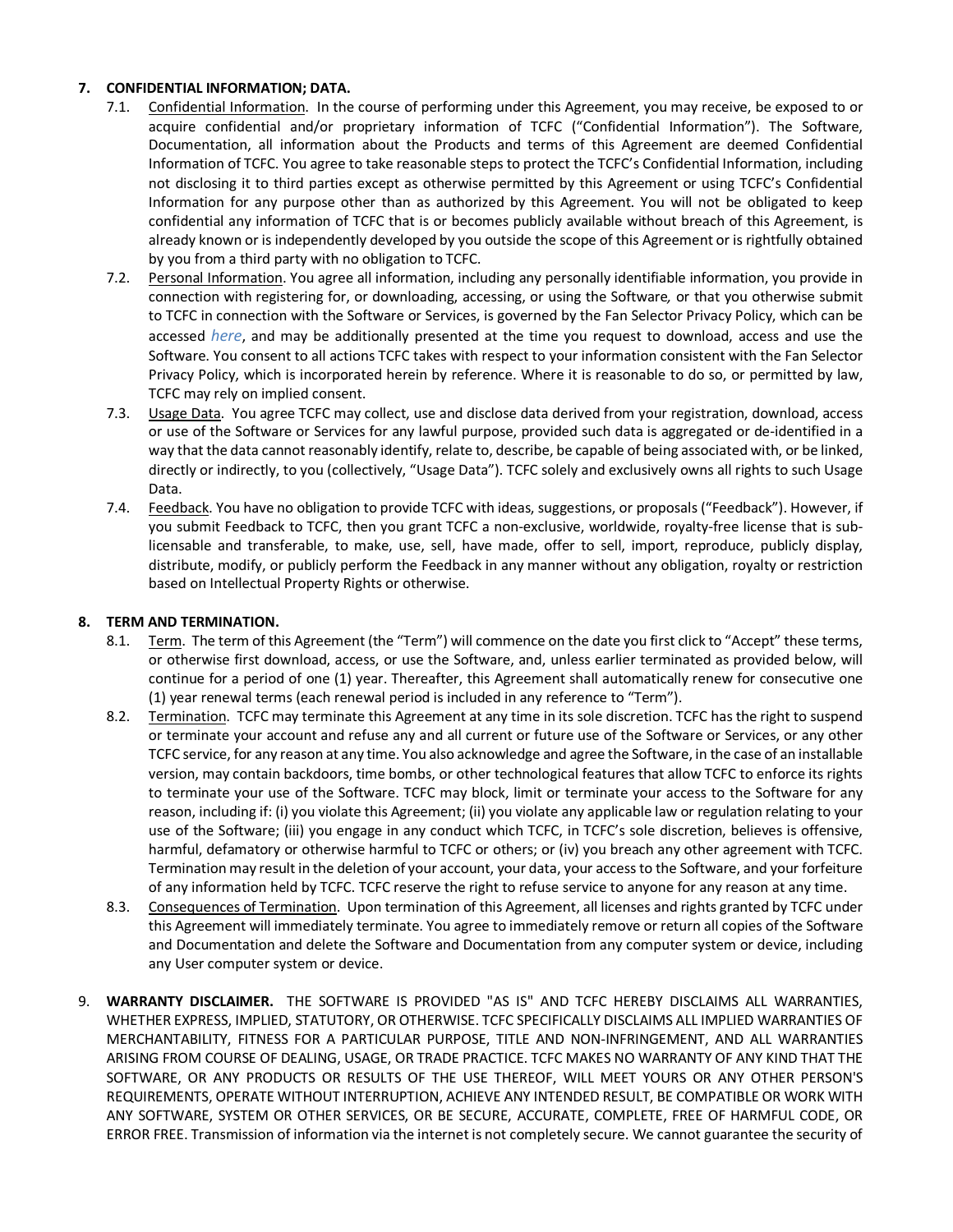your personal information transmitted via the Software or Services, our website or any mobile application. Any transmission of personal information is at your own risk. You acknowledge and agree that we are not responsible for circumvention of any privacy settings or security measures contained in the Software, our website or any mobile application.

- 10. **LIMITATION OF LIABILITY.** IN NO EVENT WILL TCFC BE LIABLE UNDER OR IN CONNECTION WITH THIS AGREEMENT UNDER ANY LEGAL OR EQUITABLE THEORY, INCLUDING BREACH OF CONTRACT, TORT (INCLUDING NEGLIGENCE), STRICT LIABILITY, AND OTHERWISE, FOR ANY: (i) CONSEQUENTIAL, INCIDENTAL, INDIRECT, EXEMPLARY, SPECIAL, ENHANCED, OR PUNITIVE DAMAGES; (ii) INCREASED COSTS, DIMINUTION IN VALUE OR LOST BUSINESS, PRODUCTION, REVENUES, OR PROFITS; (iii) LOSS OF GOODWILL OR REPUTATION; (iv) USE, INABILITY TO USE, LOSS, INTERRUPTION, DELAY OR RECOVERY OF ANY DATA, OR BREACH OF DATA OR SYSTEM SECURITY; OR (v) COST OF REPLACEMENT GOODS OR SERVICES, IN EACH CASE REGARDLESS OF WHETHER TCFC WAS ADVISED OF THE POSSIBILITY OF SUCH LOSSES OR DAMAGES OR SUCH LOSSES OR DAMAGES WERE OTHERWISE FORESEEABLE. IN NO EVENT WILL TCFC'S AGGREGATE LIABILITY ARISING OUT OF OR RELATED TO THIS AGREEMENT UNDER ANY LEGAL OR EQUITABLE THEORY, INCLUDING BREACH OF CONTRACT, TORT (INCLUDING NEGLIGENCE), STRICT LIABILITY AND OTHERWISE EXCEED ONE-HUNDRED U.S. DOLLARS (\$100).
- 11. **INDEMNIFICATION.** YOU AGREE TO DEFEND, INDEMNIFY AND HOLD TCFC, ITS AFFILIATE ENTITIES, AND ALL OF THEIR OWNERS, OFFICERS, DIRECTORS, EMPLOYEES, CONTRACTORS AND SERVICE PROVIDERS, HARMLESS FROM AND AGAINST ANY AND ALL CLAIMS, DAMAGES, COSTS AND EXPENSES, INCLUDING ATTORNEYS' FEES, ARISING FROM OR RELATED TO: (i) YOUR DOWNLOAD, ACCESS, OR USE OF THE SOFTWARE, (ii) YOUR BREACH OF THIS AGREEMENT, OR (iii) YOUR VIOLATION OF ANY APPLICABLE LAW, RULE OR REGULATION.
- 12. **EXPORT CONTROL/GOVERNMENT USERS.** The Software and Documentation may be subject to US export control laws, including the Export Control Reform Act and its associated regulations. You shall not, directly or indirectly, export, reexport, or release the Software or Documentation to, or make the Software or Documentation accessible from, any jurisdiction or country to which export, re-export, or release is prohibited by law, rule, or regulation. You shall comply with all applicable federal laws, regulations and rules, and complete all required undertakings (including obtaining any necessary export license or other governmental approval), prior to exporting, re-exporting, releasing, or otherwise making the Software or Documentation available outside the US. The Software is commercial computer software, as such term is defined in 48 C.F.R. §2.101. Accordingly, if you are the US Government or any contractor therefor, you shall receive only those rights with respect to the Software and Documentation as are granted to all other end users under license, in accordance with (a) 48 C.F.R. §227.7201 through 48 C.F.R. §227.7204, with respect to the Department of Defense and their contractors, or (b) 48 C.F.R. §12.212, with respect to all other US Government licensees and their contractors.

## **13. GENERAL.**

- 13.1. Governing Law/Venue. This Agreement is governed by and construed in accordance with the internal laws of the State of Minnesota without giving effect to any choice or conflict of law provision or rule. Any legal suit, action or proceeding arising out of or related to this Agreement, the Software, or the Service shall be instituted exclusively in the federal courts of the United States or the courts of the State of Minnesota in each case located in Hennepin County. You waive any and all objections to the exercise of jurisdiction over you by such courts and to venue in such courts.
- 13.2. Scope of Agreement; Conflicting Terms. The Software provided by TCFC will be governed solely by the terms of this Agreement. No invoice, order or other similar form may vary the terms of this Agreement. Any term thereof that is inconsistent with or additional to the terms of this Agreement will not be binding on TCFC, and neither TCFC's delivery of Software, nor any other action, except the delivery of written acceptance by a duly authorized officer of TCFC, will constitute acceptance of such terms.
- 13.3. Binding Effect. This Agreement will be binding upon and will inure to the benefit of the parties hereto and their respective successors and assigns, subject to the limitations provided herein. You may not assign or transfer this Agreement, in whole or in part, without the prior written consent of TCFC, except that you may assign this Agreement without such consent upon written notice to TCFC in connection with a merger, acquisition, corporate reorganization or sale of all or substantially all of its assets, unless such transaction would result in an assignment to an entity reasonably deemed to be a direct competitor of TCFC.
- 13.4. Waivers; Etc. The failure of either party to enforce or exercise, at any time or for any period of time, any term of or any right under this Agreement does not constitute, and will not be construed as, a waiver of such term or right